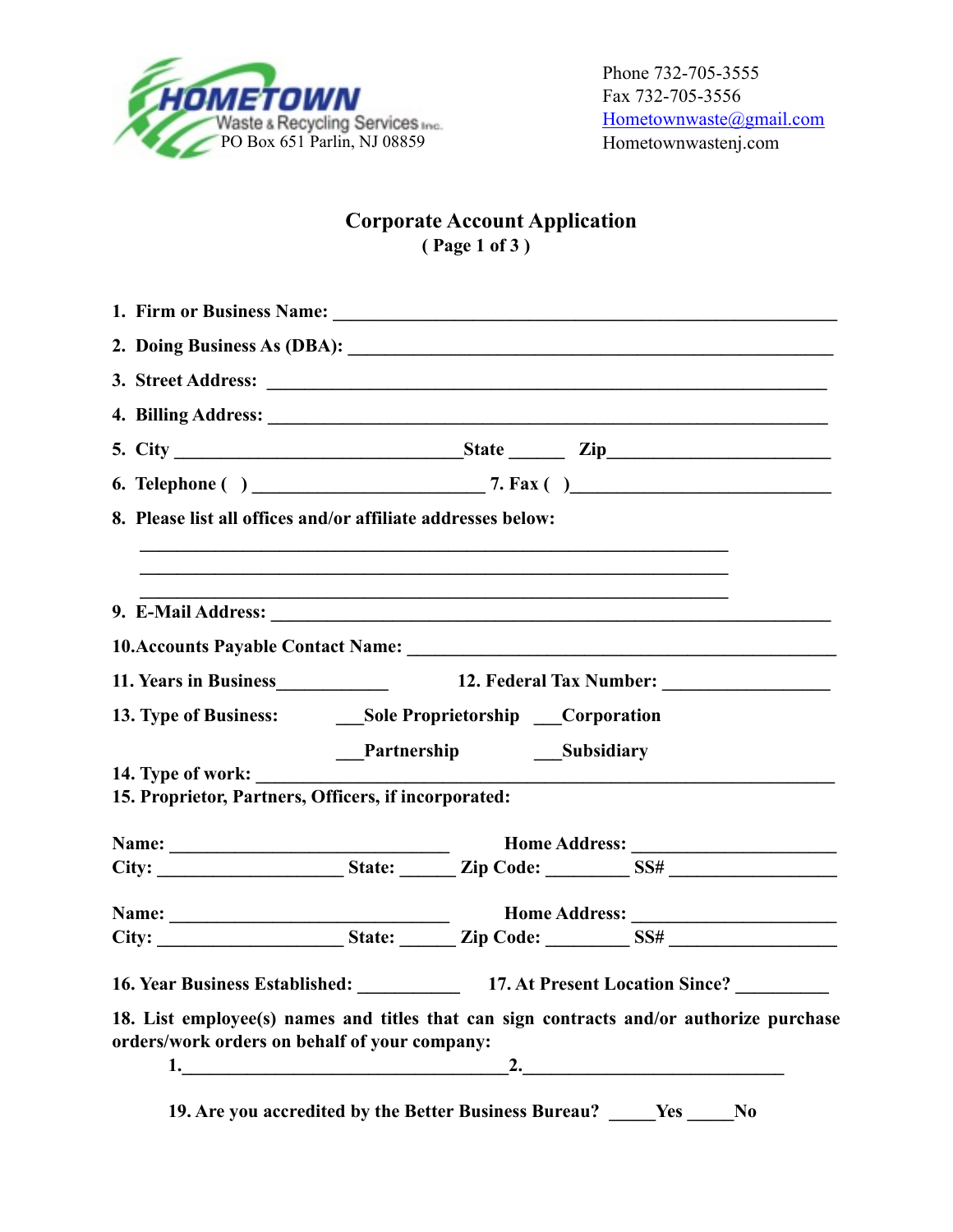## **Corporate Account Application (Page 2 of 3)**

#### **REFERENCES: (Please provide three)**

|    |                                                                          | How Long Have You Been Doing Business With This Company? _______________________ |  |
|----|--------------------------------------------------------------------------|----------------------------------------------------------------------------------|--|
| 2. |                                                                          |                                                                                  |  |
|    |                                                                          |                                                                                  |  |
|    |                                                                          |                                                                                  |  |
|    |                                                                          |                                                                                  |  |
|    |                                                                          |                                                                                  |  |
|    | How Long Have You Been Doing Business With This Company? _______________ |                                                                                  |  |
|    |                                                                          |                                                                                  |  |
|    |                                                                          |                                                                                  |  |
|    |                                                                          |                                                                                  |  |
|    |                                                                          |                                                                                  |  |
|    |                                                                          |                                                                                  |  |
|    |                                                                          |                                                                                  |  |
|    |                                                                          |                                                                                  |  |

#### **AUTHORIZATION FOR RELEASE OF INFORMATION:**

**I hereby warrant that the above information is true and correct, and is furnished for the purpose of establishing a credit relationship with Hometown Waste & Recycling Services Inc. I hereby agree that Hometown Waste & Recycling Services Inc. may investigate my record and that, if approved, Hometown Waste & Recycling Services Inc. may furnish this authorization to secure the information they need to establish a business relationship.**

 $\mathcal{L} = \{ \mathcal{L} \mathcal{L} \mathcal{L} \mathcal{L} \mathcal{L} \mathcal{L} \mathcal{L} \mathcal{L} \mathcal{L} \mathcal{L} \mathcal{L} \mathcal{L} \mathcal{L} \mathcal{L} \mathcal{L} \mathcal{L} \mathcal{L} \mathcal{L} \mathcal{L} \mathcal{L} \mathcal{L} \mathcal{L} \mathcal{L} \mathcal{L} \mathcal{L} \mathcal{L} \mathcal{L} \mathcal{L} \mathcal{L} \mathcal{L} \mathcal{L} \mathcal{L} \mathcal{L} \mathcal{L} \mathcal{L} \$